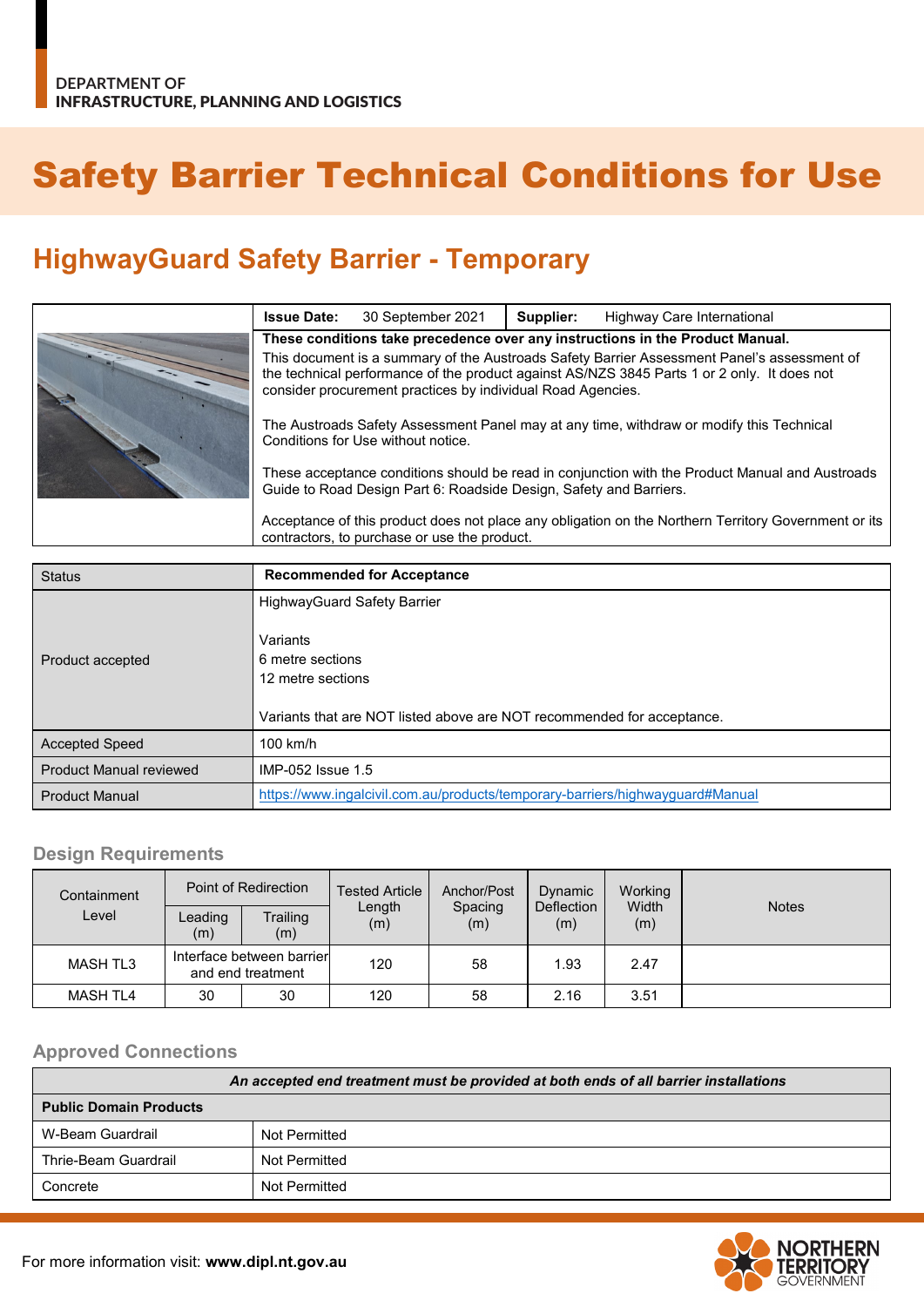| <b>Proprietary Products</b>                         |                                                                                                                                                                                                                                                                                                       |  |  |  |
|-----------------------------------------------------|-------------------------------------------------------------------------------------------------------------------------------------------------------------------------------------------------------------------------------------------------------------------------------------------------------|--|--|--|
| <b>LEGACY:</b><br><b>QUADGUARD CZ Crash Cushion</b> | • LEGACY status recommended from 1 January 2021.                                                                                                                                                                                                                                                      |  |  |  |
|                                                     | • Refer to QUADGUARD CZ Crash Cushion Technical Conditions for Use.                                                                                                                                                                                                                                   |  |  |  |
|                                                     | • The HighwayGuard to Quadguard CZ Crash Cushion transition must be used to connect the crash<br>cushion to the barrier.                                                                                                                                                                              |  |  |  |
|                                                     | • Reverse impacts into the transition section can produce a greater occupant severity value than<br>preferred. Where reverse impacts are possible (e.g. bi-directional traffic), a risk assessment must<br>be completed and steps to mitigate the likelihood of reverse impact should be implemented. |  |  |  |
|                                                     | • LEGACY status recommended from 1 January 2021.                                                                                                                                                                                                                                                      |  |  |  |
|                                                     | • Refer to Universal Tau-II Crash Cushion Technical Conditions for Use.                                                                                                                                                                                                                               |  |  |  |
| <b>LEGACY:</b><br>UNIVERSAL TAU-II Crash<br>Cushion | • The HighwayGuard to Universal TAU-II Crash Cushion transition must be used to connect the<br>crash cushion to the barrier.                                                                                                                                                                          |  |  |  |
|                                                     | • Reverse impacts into the transition section can produce a greater occupant severity value than<br>preferred. Where reverse impacts are possible (e.g. bi-directional traffic), a risk assessment must<br>be completed and steps to mitigate the likelihood of reverse impact should be implemented. |  |  |  |
|                                                     | • The installation is restricted to an impact speed of 80 km/h or less.                                                                                                                                                                                                                               |  |  |  |
|                                                     | • Refer to Absorb-M Crash Cushion Technical Conditions for Use.                                                                                                                                                                                                                                       |  |  |  |
| <b>ABSORB-M Crash Cushion</b>                       | • The HighwayGuard to Absorb-M Crash Cushion transition must be used to connect the crash<br>cushion to the barrier.                                                                                                                                                                                  |  |  |  |
|                                                     | • This is a gating device.                                                                                                                                                                                                                                                                            |  |  |  |
|                                                     | . Refer to QUADGUARD M10 CZ Crash Cushion Technical Conditions for Use.                                                                                                                                                                                                                               |  |  |  |
| QUADGUARD M10 CZ Crash<br>Cushion                   | • The HighwayGuard transition to end terminal must be used to connect the crash cushion to the<br>barrier.                                                                                                                                                                                            |  |  |  |
|                                                     | • Reverse impacts into the transition section can produce a greater occupant severity value than<br>preferred. Where reverse impacts are possible (e.g. bi-directional traffic), a risk assessment must<br>be completed and steps to mitigate the likelihood of reverse impact should be implemented. |  |  |  |
| UNIVERSAL TAU-M Crash<br>Cushion                    | • Permitted for use in unidirectional applications only. Not permitted as a departure terminal.                                                                                                                                                                                                       |  |  |  |
|                                                     | . Refer Universal Tau-M Crash Cushion Technical Conditions for Use.                                                                                                                                                                                                                                   |  |  |  |
|                                                     | • The HighwayGuard to Universal Tau-M Crash Cushion transition must be used to connect the<br>crash cushion to the barrier.                                                                                                                                                                           |  |  |  |

### **Design Guidance**

| Minimum installation length        | 120 metres between crash cushions/terminals (tested article)                                                                                                                                                                                                      |  |  |
|------------------------------------|-------------------------------------------------------------------------------------------------------------------------------------------------------------------------------------------------------------------------------------------------------------------|--|--|
| System width (m)                   | 0.54                                                                                                                                                                                                                                                              |  |  |
| Minimum distance to excavation (m) | $1.93$ (TL3) – measured from the outer edge of the foot on the works side<br>$2.16$ (TL4) – measured from the outer edge of the foot on the works side                                                                                                            |  |  |
| Slope limit                        | 8%                                                                                                                                                                                                                                                                |  |  |
| Systems conditions                 | Installation on top of a kerb is not recommended, however if installed on top of a kerb all<br>1.<br>system components must be free to operate.<br>All offsets are to be measured from the relevant outer edge of the foot. The foot is not<br>2.<br>trafficable. |  |  |
| Gore area use                      | Permitted                                                                                                                                                                                                                                                         |  |  |
| Pedestrian area use                | Permitted                                                                                                                                                                                                                                                         |  |  |
| Cycleway use                       | Permitted                                                                                                                                                                                                                                                         |  |  |
| Frequent impact likely             | Permitted                                                                                                                                                                                                                                                         |  |  |
| Remote location                    | Permitted                                                                                                                                                                                                                                                         |  |  |
| Median use                         | Permitted                                                                                                                                                                                                                                                         |  |  |